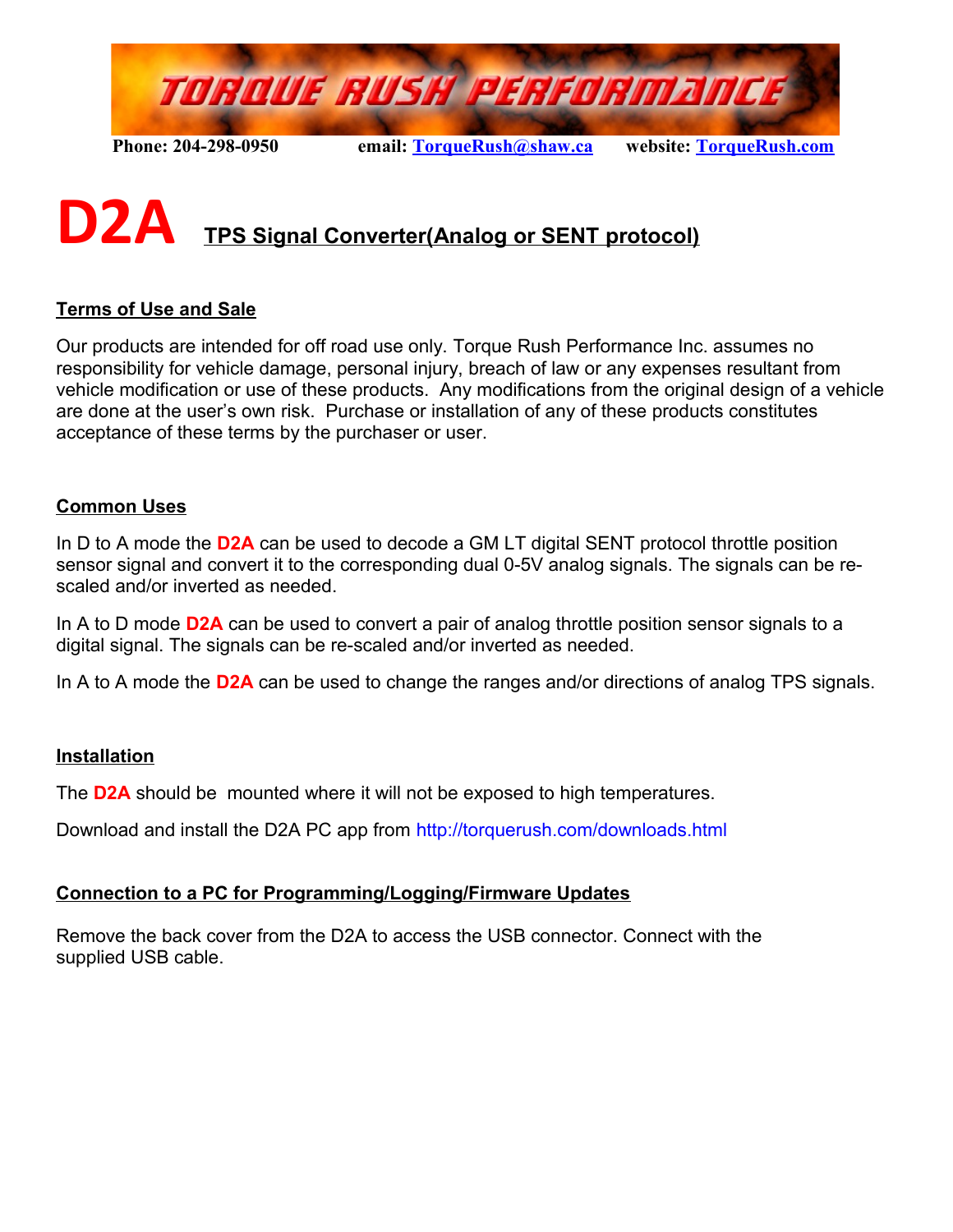#### **Wiring Connections:**

#### **V2/V3 Units: (one red wire)**

Pink -- 5V out to throttle body

Black – ground/low ref from throttle position sensor wiring of ECU/TAC Module

**\*** Light Green – digital(J2716 SENT) signal from throttle position sensor

**\*** White – digital TPS signal out

Dark Green – TPS1 0-5V output signal

Purple – TPS2 0-5V output signal

Grey and Yellow wires – analog inputs from throttle body for A to D and A to A modes

Red – 5-12V supply. \*must be constant fused(2 amp) 12V for 1999-2007 GM full size V8 trucks(e.g. The PCM-B circuit) and LS1/LS6 cars. Switched(key-on) fused 12V for other vehicles where the 5V reference of the OE throttle control system is not adequate to power external devices.

Blue – 5V sense - connects to 5V throttle reference from ECU/TAC module for systems using a constant 12V supply. (must be the Blue/Black wire for 2003-2007 GM trucks and Holden LS1 cars)

\* These 2 wires may be folded back inside the wire loom. If using the D2A for a digital TPS application, the required wire may be swapped in the connector housing with one of the other wires that is not being used.

#### **Mode**

A to A is used if you simply want to re-scale an analog signal

D to A is used to convert the digital(SENT) signal from newer GM throttle bodies to the corresponding analog signals. No scaling is required if you only need to output the analog versions of the two encoded signals. Simply set the D2A in D to A mode.

A to D converts the 2 signals from an analog output throttle body to digital (SENT) signal compatible with newer GM ECUs.

Scaling can be applied to all modes.

The D2A should be re-booted after changes to the mode. Remove, then reconnect power from the device (including USB power).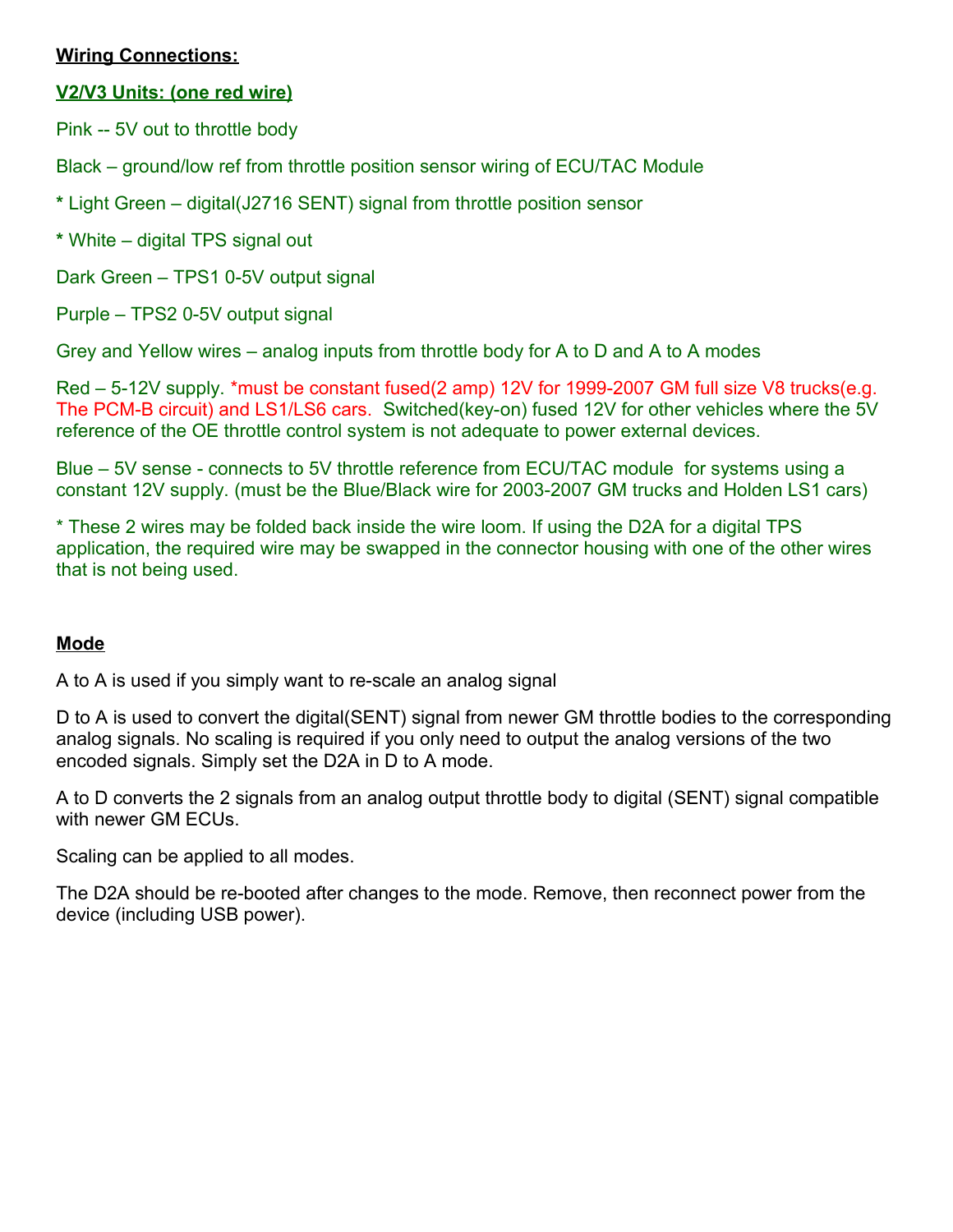#### **Scaling the Outputs**

The output signals can be re-scaled to simulate those of any 0-5V TPS signal throttle body. The signals can be scaled to move in the same or opposite directions(rising/falling). Each signal can have its own maximum, minimum and slope.

Method 1 - using the preset values if applicable to the application:

- 1. With the unit and vehicle powered up, key on/engine off, connect the USB cable between the **D2A** and your PC with the **D2A** app running on it.
- 2. Under "Select Emulation" select the vehicle/ECU type in which the **D2A** has been installed.
- 3. If available under "Connected TB Type," select the new throttle body type you are using.
- 4. Click "Program Device" to program the values into the device.

Method 2(most accurate) – recording the actual output ranges of the throttle bodies:

1. With the unit and vehicle powered up, key on/engine off, connect the USB cable between the **D2A**  and your PC with the **D2A** app running on it.

2. Disable all scaling by clicking the "Undo" button.

3. Under "Enter New Ranges" (Closed/Open) set the maximum and minimum sensor output values for the throttle body you wish to emulate. Typical values for some known applications are available from the "Select Emulation" drop down list. Otherwise, these should have been obtained in a similar manner as used for the new throttle body in step 4, by moving the blade of the original throttle body by hand to full closed and full open. These values cannot be obtained by using the pedal to actuate the throttle body.

4. Under "Connected TB Type" select "Record Direct from TB".

5. If applicable, tick the appropriate check box(es) to program special features for the vehicle or input type.

6. Click "Record" to capture the peak and minimum values for the digital throttle or analog throttle body by moving the blade by hand to the full closed and full open stops. (**\*\***Push it in both directions from its neutral position where the springs hold it).

**\*\***For the above mentioned Ford throttle bodies, you should move the blade slowly and smoothly as the D2A app also needs to capture data between the full open/full closed positions. Take 10 -15 seconds to move the blade from full closed to full open.

7. Click "Stop" then click the "Program" button to apply the new settings.

8. Remove the USB cable and de-power, then re-power, the device to allow it to re-boot. You can simply unplug it if it is powered by constant 12V.

#### **Use Existing**

Tick this checkbox if you only wish to update the output(emulation) ranges from the **D2A**. Previously programmed input ranges from the replacement throttle body will not be overwritten. You will not need to record them again. Select "Custom" under "Select Emulation" and enter the desired values in the TPS1/TPS2/ Closed/Open text boxes. Then click "Program".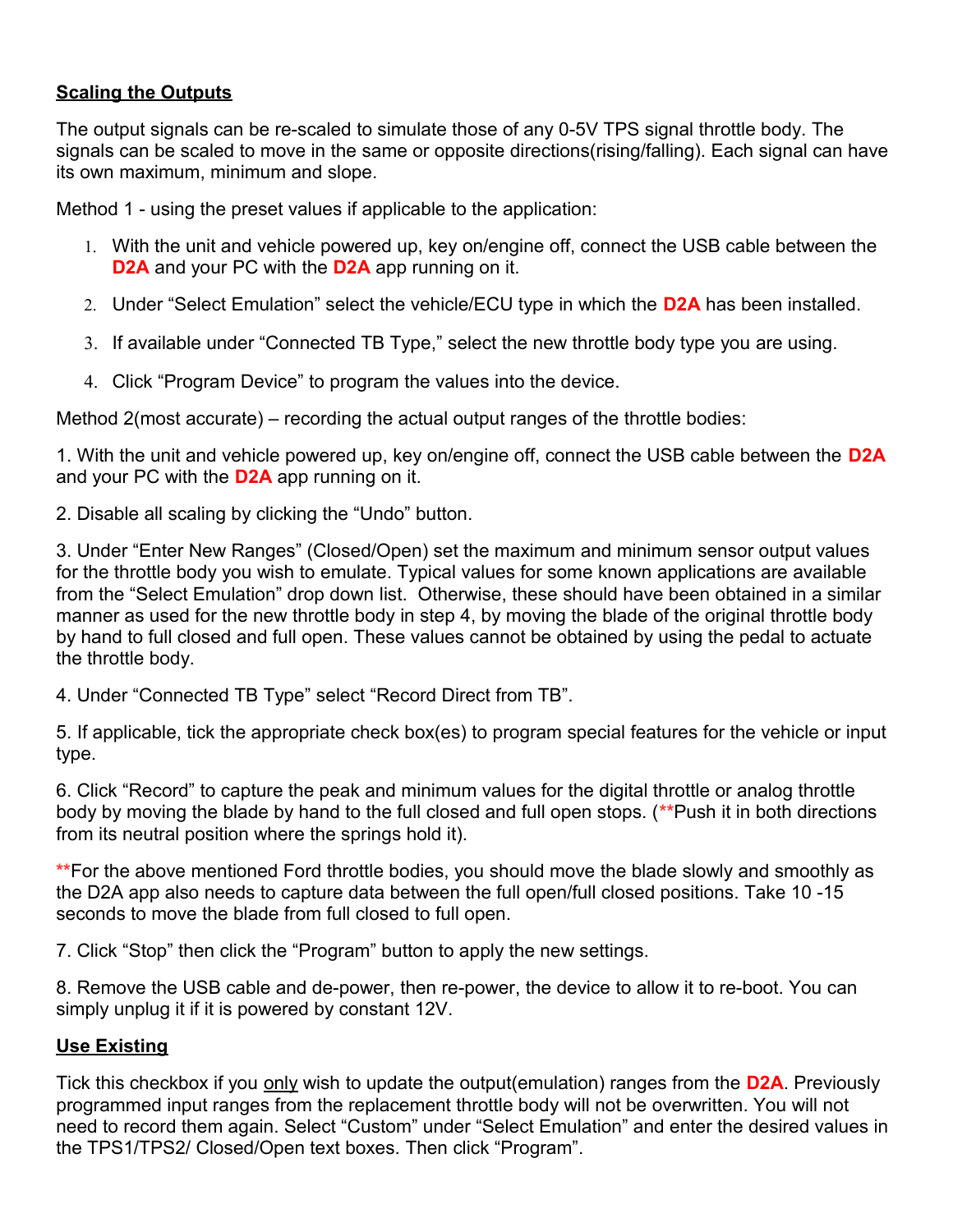#### **Swap Analog Inputs**

When using the preset values from the drop down list for connected throttle body types, depending on your input wiring, and if that throttle body type does not have identical ranges for both sensors, you may need to swap the ranges(Range = Peak - Min) that were populated for TPS1 and TPS2. The "Swap" button will swap the TPS1 values with the TPS2 values each time you click on it. This feature is not used when manually recording the ranges from the new throttle body.

#### **Analog Sampling Rate**

It is not likely that the default value of 10 kHz needs to be changed, but if needed for a particular throttle body type, the input sampling rate in A to A or A to D modes can be fine tuned.

#### **Other PC App Buttons**

#### **Top Toolbar**

"Update" will open the Firmware Update window.

"Find Device" will reset the connection to the D2A without closing an re-opening the app if there was a connection issue.

"DTC" will allow you to view or clear the stored fault record. The button will have a green background if there are no stored faults when the D2A is connected to the PC or when a Settings Report is requested. It will be red if the fault record is not empty.

"Settings" will retrieve the current settings of the D2A.

"Help" opens this document.

"Program" transfers the new input/output data to the D2A.

"Undo" clears all customized settings from the device. Output values will mirror the associated input values.

#### **Chart Toolbar**

Clicking the "Outputs Displayed/Inputs Displayed" button will toggle between which data is shown in the chart. Before any custom programming has been applied to the D2A, or after an "Undo", inputs and outputs will be identical.

"Live" will stream data from the D2A to the app without recording the data.

"Record" will stream data with the option to save it to a log file.

"Stop" will end data recording or playback of a log file.

"Save' will open a save to file dialog for the current recording.

"Play" will give you the option to re-play the current recording or live view session, or to select a previously recorded log file for playback.

"Pause" allows you to pause and resume playback at any point and resume. Click "Stop" rather than "Resume" if you wish to end playback.

"Reset Chart" will clear all current data.

The min/max slider allows you to adjust the playback speed before or during playback.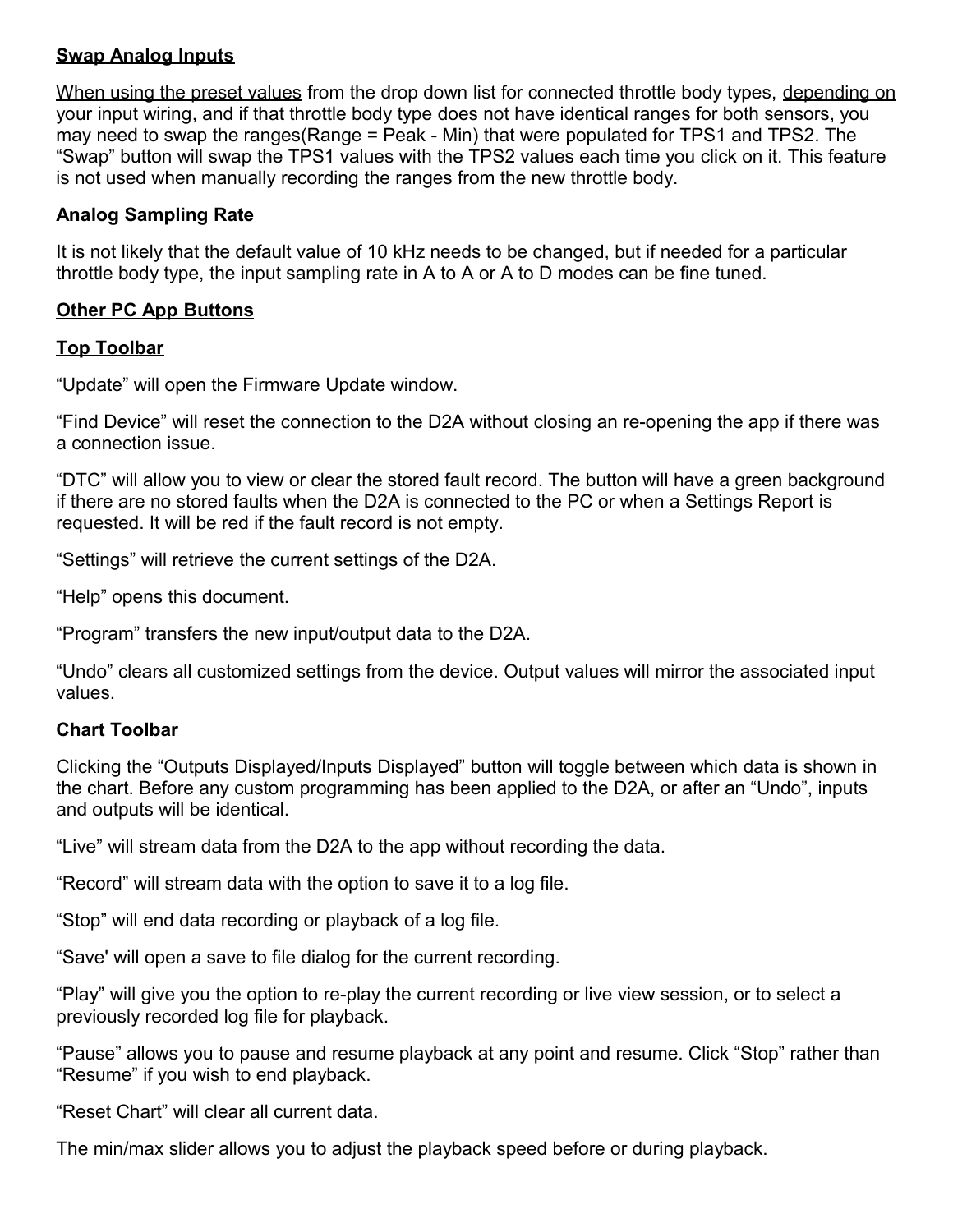#### **Firmware Updates**

If available, firmware updates may be installed to the **D2A** by the following procedure.

Download and install the current version of the D2A PC app from<http://torquerush.com/downloads.html>

For manual updates, download and save the latest firmware file from<http://torquerush.com/downloads.html>

Click the "Update" button in the top tool bar of the main window of the **D2A** PC app to open the Update window.

Disconnect the **D2A** from vehicle power. Remove the cover screws and cover from the **D2A** enclosure and connect it to your computer using an appropriate type A to B USB cable.

If your PC is currently connected to the internet, click on "Auto Update" to automatically install the most recent firmware or click "Manual Update" if you want to install a specific firmware file.

For manual updates, browse to and select the appropriate TRPD2A\_V1.trp or TRPD2A\_V2.trp firmware file. Then click the "Update" button to apply the firmware. All current D2A units are V2.

\*You must use the current version of the PC app to access all functions of the current firmware.

#### **LED Status Indicator (Firmware version 150)**

When the device is running, the LED will be flashing at a fast rate. The LED should not be flashing when the ignition is off. Fault codes flash at a slower rate.

Blink fault codes:

Single Blink

1 single blink = D to A mode- loss of input signal

2 single blinks = A to D mode- loss of input signal(s)

3 single blinks = A to A mode- loss of input signal(s)

4 single blinks = A to D or A to A mode- TPS values outside of normal range

5 single blinks = D to A mode- digital throttle body reports a fault with one of the 2 sensors

6+ single blinks = Processor fault

Double blinks (Ford 4+2 type throttle bodies)

1 double blink = TPS1 input(yellow wire) outside of learned range

2 double blinks = TPS2 input(orange wire) outside of learned range

3 - 6 double blinks = Disagreement between TPS1 and TPS2 inputs base on the learned ranges.

\*If in a fault state, correct the source of the error then de-power, then re-power the device to reboot it. This includes removing USB power.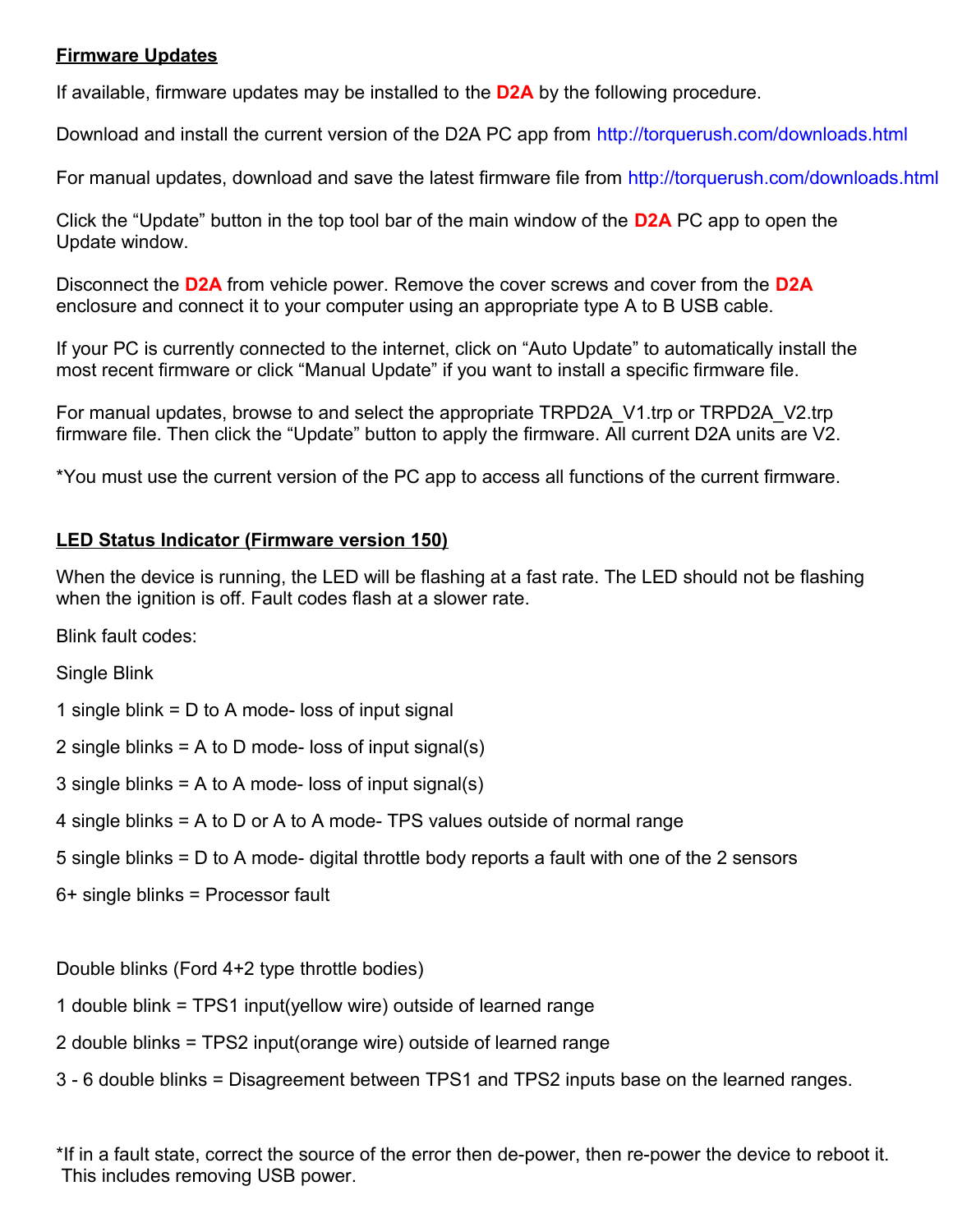## D2A to 2001-2002 GM Truck

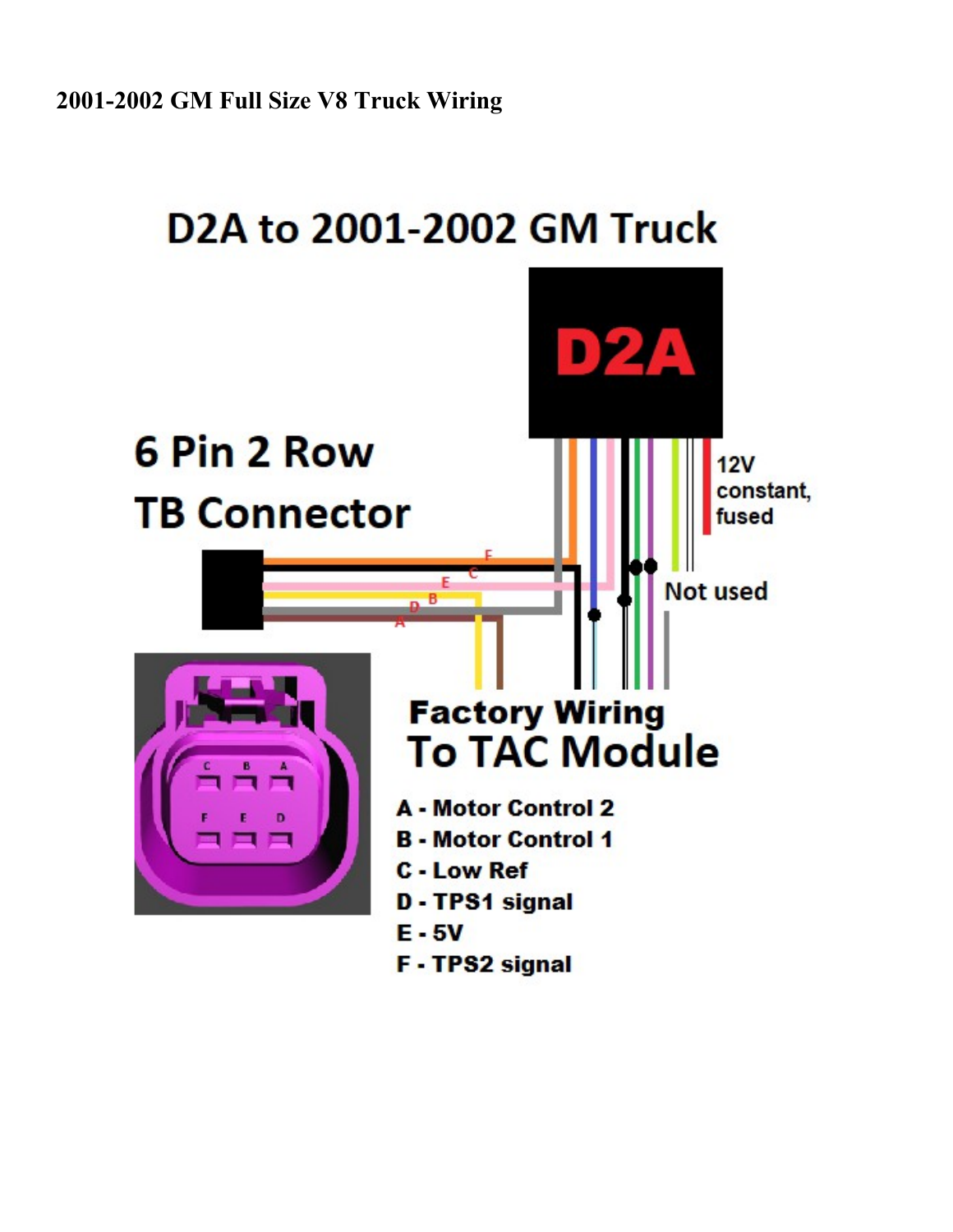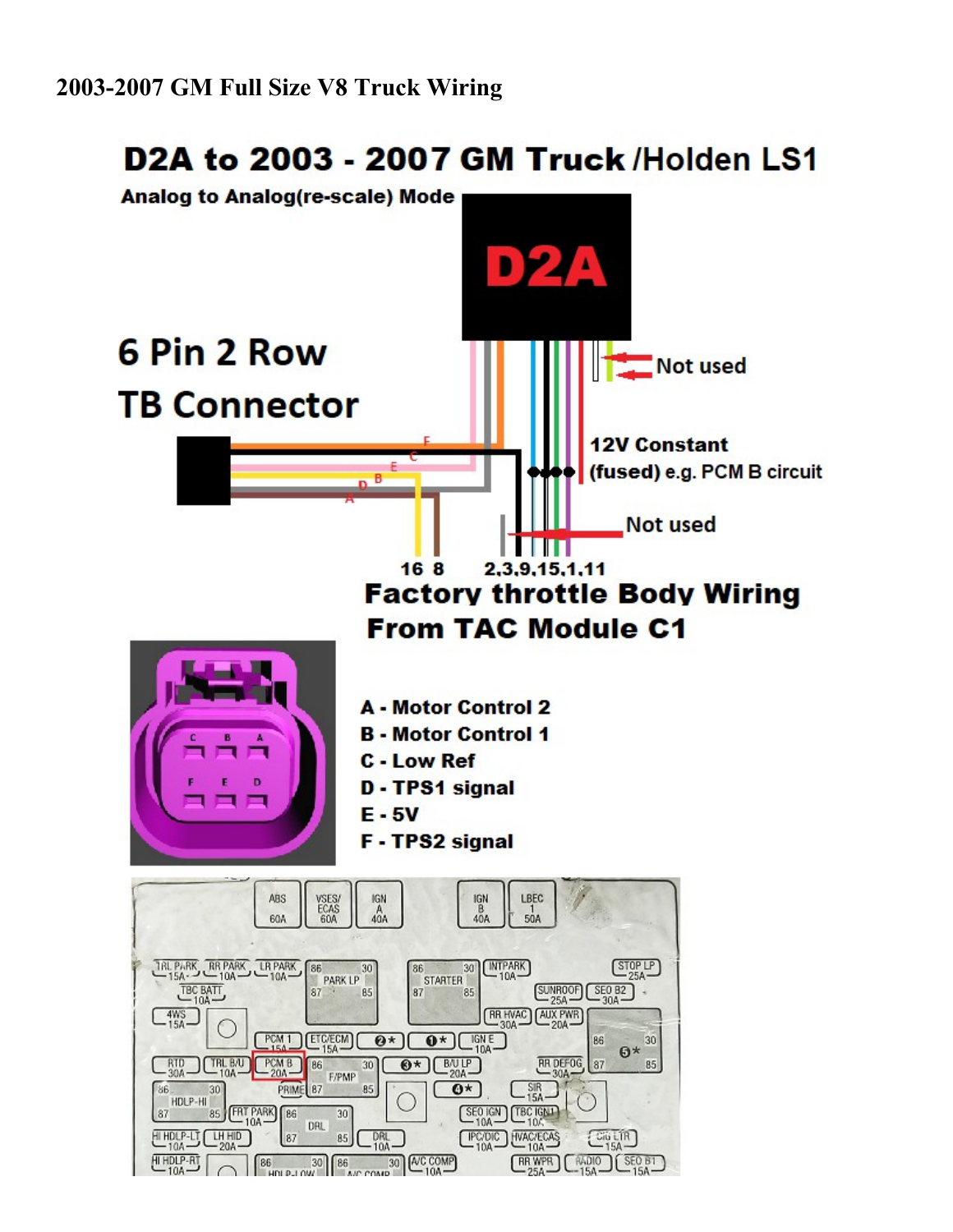